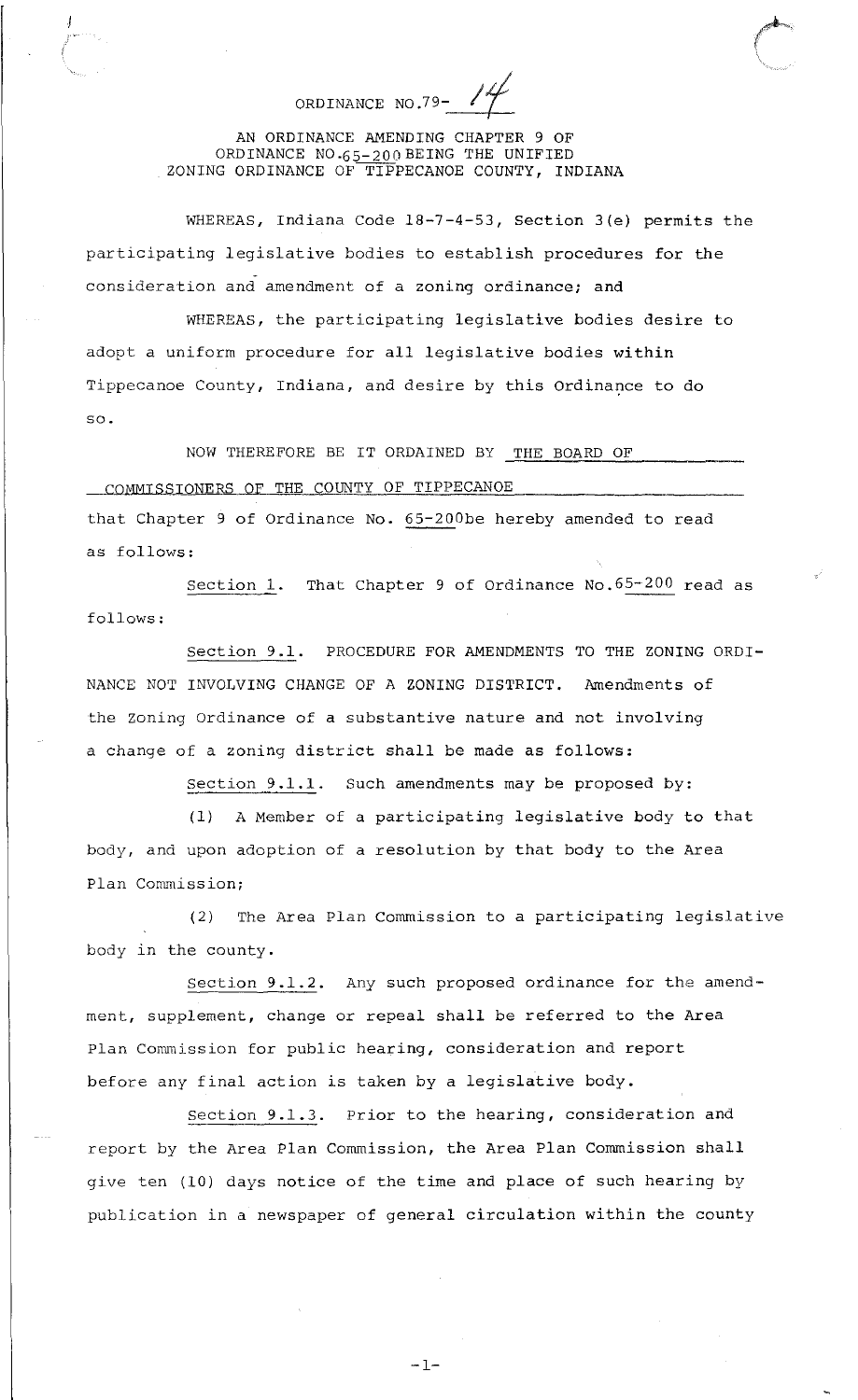which notice shall also generally advise the nature of the proposed amendment, supplement, change or repeal.

Section 9.1.4. Such public hearing by the Area Plan Commission shall be held at the offices of the Commission or within the city in which its offices are located.

Section 9.1.5. Upon hearing as herein provided, by motion, the Area Plan Commission shall recommend the adoption or rejection of such amending ordinance. Such recommendation together with a copy of such ordinance shall within five (5) days of the adoption of such recommendation be certified by the Area Plan Commission and delivered to the proper official of each participating legislative body. The ordinance and recommendation shall be presented to the legislative body at its first meeting after its delivery by the Area **Plan**  Commission.

Section 9.1.6. Ninety (90) days after the first meeting of the legislative body following delivery of the ordinance and recommendation to the legislative body as provided in Section 9.1.5, the ordinance shall have the same force and effect as all other ordinances unless the legislative body has within said period of time finally acted upon it other than favorable.

Section 9.1.7. If the legislative body acts other than favorable by amending or rejecting the ordinance as presented and recommended, the legislative body shall return to the Area Plan Commission within ten (10) days of such action for its consideration, the ordinance with any amendments, together with a written statement of the reasons for its rejection or amendments.

Section 9.1.8. Upon receipt of such ordinance amendment, rejection and the reasons therefore, by the Area Plan Commission, the Area Plan Commission shall within forty-five (45) days consider the rejection or amendment and shall by vote approve or disapprove such amendment or rejection. If the Area Plan Commission approves such amendment or rejection, the legislative body shall be so notified by the Area Plan Commission, and the action of the legislative body shall stand as passed as of the date of notification of the

-2-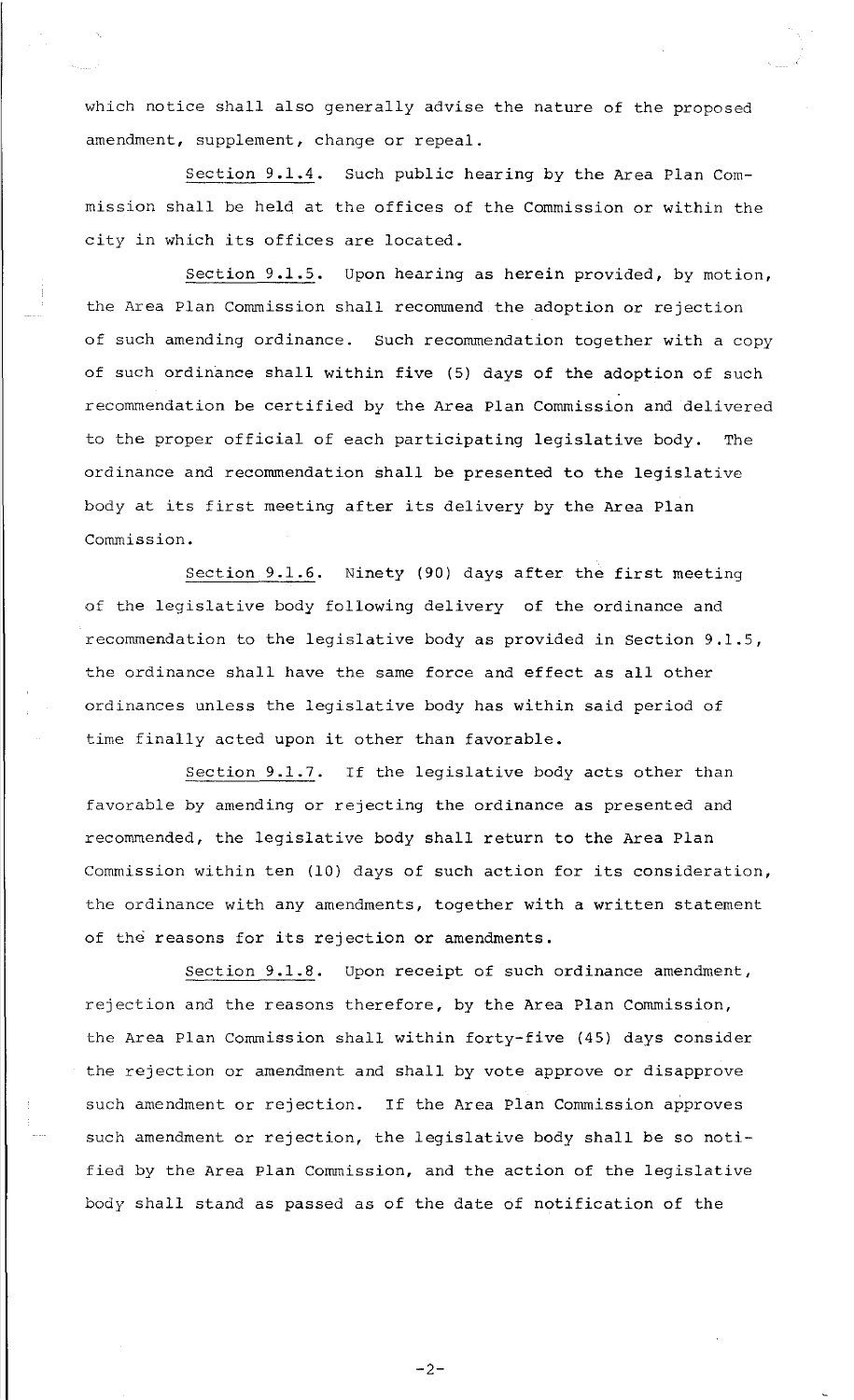Area Plan Commission to the legislative body. If the Area Plan Commission disapproves the amendment or rejection, notification thereof shall be given to the legislative body by the Area Plan Commission within seven (7) days, and the action of the legislative body in amending or rejection of the original ordinance shall stand only if confirmed by a two-third majority vote of the town board, city council or the board of commissioners. If the legislative body fails to so confirm its original action, within thirty (30) days of such notification by the Area Plan Commission, the ordinance as originally delivered by the Area Plan Commission shall be deemed'to have passed and have the same force and effect as any other ordinance.

Section 9.2. PROCEDURE FOR AMENDMENTS TO THE ZONING ORDI-NANCE INVOLVING CHANGE OF A ZONING DISTRICT. Amendments of the Zoning Ordinance involving a change of a zoning district except change of zoning districts under Chapter 5, Planned Development Districts shall be made as follows:

Section 9.2.1. Amendments to the zoning ordinance which change the zoning district of an area or particular tract or real estate may be proposed by:

(1) A member of a participating legislative body to that body, and from such body by resolution to the Area Plan Commission;

(2) An Area Plan Commission to a participating legislative body; or

(3) By petition of the owners of property of fifty percent (50%) or more of the area involved in the petition to the Area Plan Commission.

Section 9.2.2. Any such request or petition shall be accompanied by a proposed amendatory ordinance in conformance to such request or petition for rezoning.

section 9.2.3. Any such proposed amendatory ordinance shall be referred to the Area Plan Commission for public hearing, consideration and report before any final action is taken by a legislative body.

Section 9.2.4. Prior to the hearing, consideration and report by the Area Plan Commission, the Area Plan Commission shall

 $-3-$ 

'•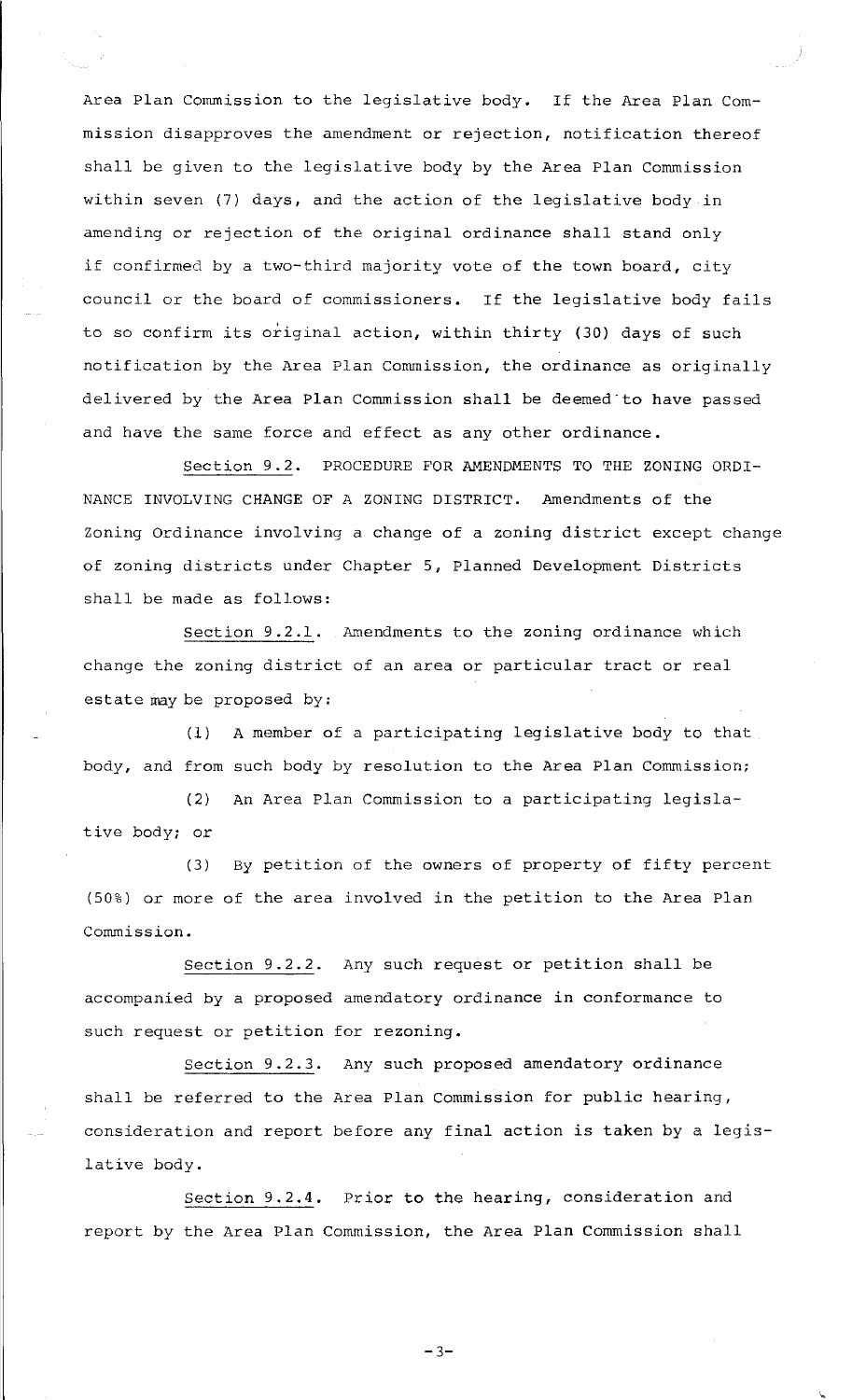cause to be given:

(1) Ten (10) days notice of the time and place of such hearing by publication in a newspaper of general circulation within the county, which notice shall indicate by legal description and common address the location of the property to be rezoned and state the present zoning and the requested zoning. Said notice to be proved by publisher's affidavit before the time of said hearing;

(2) A sign shall be posted in a conspicuous place on the lot or parcel of real estate not more than twenty-five feet from the front property line, and on lots or parcels adjoining more than one street a separate sign as herein required shall be erected so as to face each street adjoining said lot or parcel, which sign shall conform to the following specifications:

(a) Said sign shall be of material to resist the weather for the period herein required and have overall measurements of not less than two feet by four feet;

(b) The words, NOTICE OF REQUEST FOR REZONING shall be painted on the sign in bold face letters at least four inches in height, followed by letters at least one inch in height, indicating that a request for rezoning is pending, the present zoning and the requested zoning, that a public hearing on the request will be had before the commission and stating the date, time and place of such meeting. Said sign shall further state in letters at least one inch in height, that said request will thereafter be referred to the appropriate legislative body, naming same, for final action and stating the dates, time and place of the meetings said legislative body will consider the request. Any change in dates of hearing shall be so changed on the sign.

Said sign shall be erected at least ten (10) days before the public hearing before the commission and shall remain on said property until final action has been taken by the appropriate legislative body. Said posting shall be proved by affidavit filed with the commission before any action is taken on said request before the commission. Removal of the sign by weather or person other than the owner shall not be interpreted as interruption of the time

 $-4-$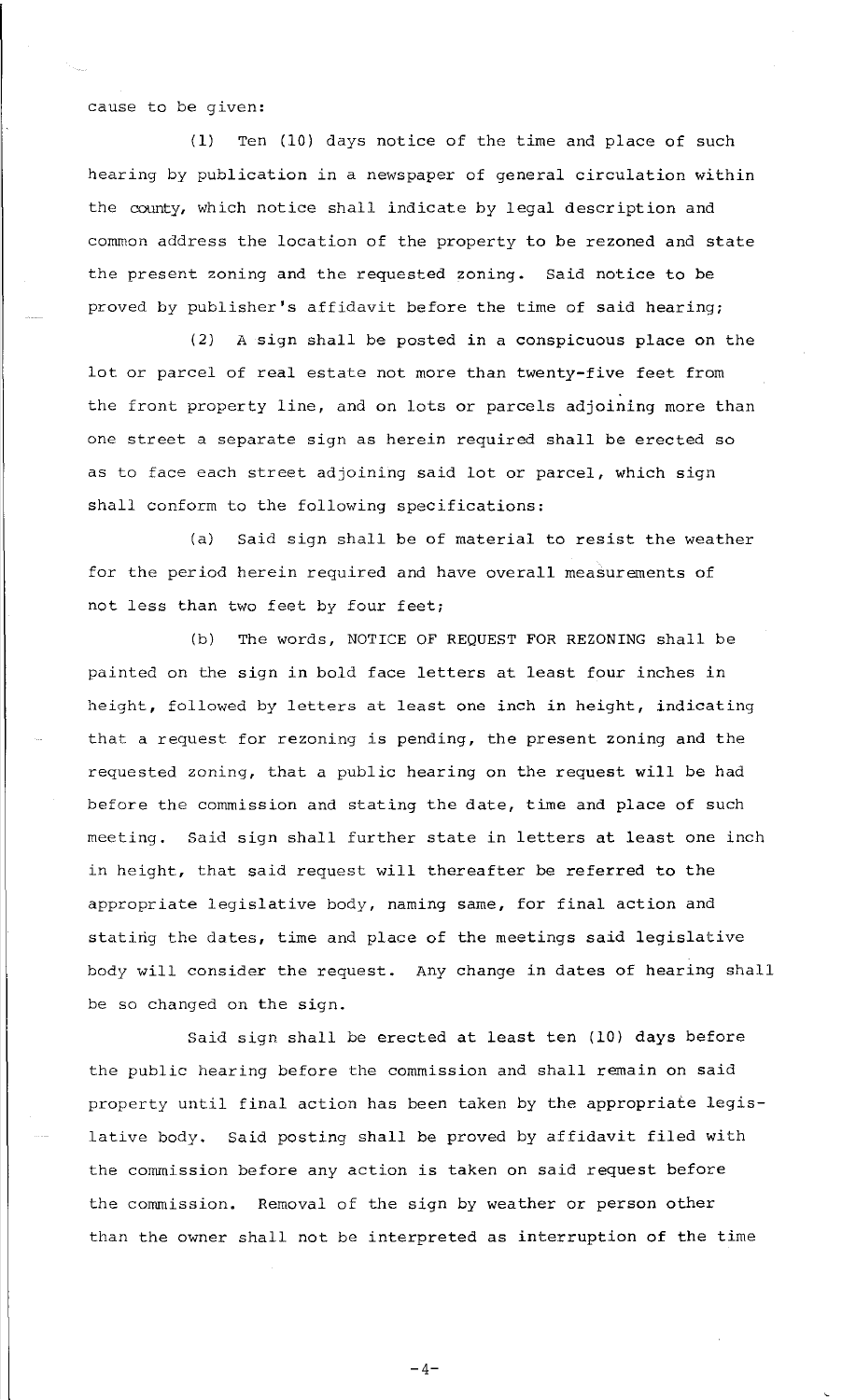so long as said sign is replaced upon knowledge of removal by the petitioner;

(c) If the property does not front on any street, or the petition involves multiple ownership, the Area Plan Commission shall determine the number and location of the signs herein provided for;

(d) The costs and obligation of giving notice and proof thereof may be placed by the Area Plan Commission upon the petitioner.

Section 9.2.5. Such public hearing by the Area Plan Commission shall be held at the offices of the Commission or within the city in which its offices are located.

Section 9.2.6. Upon hearing as herein provided, by motion, the Area Plan Commission shall recommend the adoption or rejection of such amending ordinance. Such recommendation together with a copy of such ordinance shall within five (5) days of the adoption of such recommendation be certified by the Area Plan Commission and delivered to the proper official of the appropriate legislative body. The ordinance and recommendation shall be presented to the legislative body at its first meeting after its delivery by the Area Plan Commission.

Section 9.2.7. Ninety (90) days after the first meeting of the legislative body following delivery of the ordinance and recommendation to the legislative body as provided in Section 9.2.6, the ordinance shall be finally adopted, rejected, or amended to a more restrictive zoning classification or reduction in area than requested by the petitioner.

Section 9.2.8. Within five (5) days of such final action of the legislative body, the proper official of the legislative body shall notify the Area Plan Commission of the nature of the final action, and/or certify a copy of such ordinance as provided in Section 2.2(a).

Section 9.2.9. The procedures established herein shall not effect, change, amend or repeal the procedures under Chapter 5, Planned Development District where a request for rezoning is to a Planned Development Zoning Classification.

Section 9.3. If a part of this ordinance is invalid, all valid parts that are severable from the invalid part remain in effect.

 $-5-$